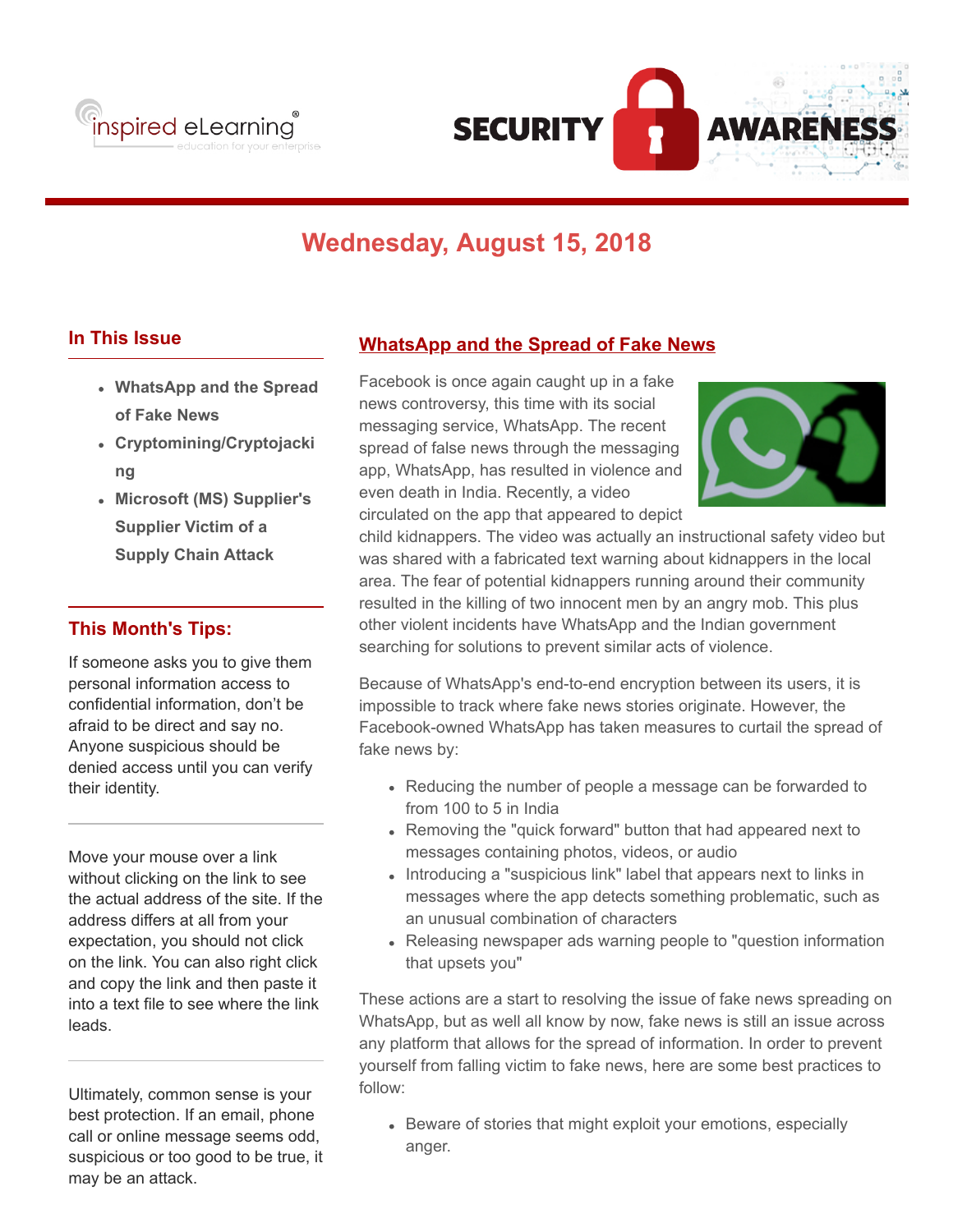- Carefully scrutinize the news you read, regardless the source.
- Familiarize yourself with the author or contributor.

Using these simple strategies can help you avoid the pitfalls of being misled by fake news. Remember, when in doubt, always check it out.

## **Cryptomining/Cryptojacking**

With the growing popularity of cryptomining and large reported cryptocurrency dividends, a hacker is never far behind. Hacker criminals have recently been reported using a ransomware-like strategy to get employees' computers to mine cryptocurrencies on their behalf. Known as



cryptojacking, it is the unauthorized use of someone else's computer to mine cryptocurrency.

This is done by tricking an employee to open a malicious link inside an email that in turn uploads cryptomining code onto their computer, or to visit a website or online ad with malicious code that automatically uploads in the victim's browser. The cryptomining code works in the background, often without the employee knowing. A slow-moving computer may be the only sign they notice that something is wrong.

Experts say there is no way to tell how much cryptocurrency is being mined through cryptojacking but that it is nevertheless on the rise and growing fast, because it's easy money, does not require elaborate technical skills, and kits are available on the dark web for as little as \$30.

In January, investigators discovered the Smominru crypto mining botnet, which infected more than a half-million computers, mostly in India, Taiwan, and Russia. The botnet targeted Windows servers to mine Monero, and cybersecurity firm Proofpoint estimated that it had generated as much as \$3.6 million in value as of the end of January.

#### **Prevention Tips:**

- Use endpoint protection capable of detecting known cryptominers.
- Keep your web filtering tools up-to-date.
- Maintain browser extensions. Some attackers are using malicious browser extensions or poisoning legitimate extensions to execute cryptomining scripts.

### **Microsoft (MS) Supplier's Supplier Victim of a Supply Chain Attack**

Microsoft recently reported that one of its software supplier's supplier was the victim of a supply chain attack. The attack originated within a company that provides font packages for a PDF editor application to another vendor that supplies these font packages to MS. These packages were